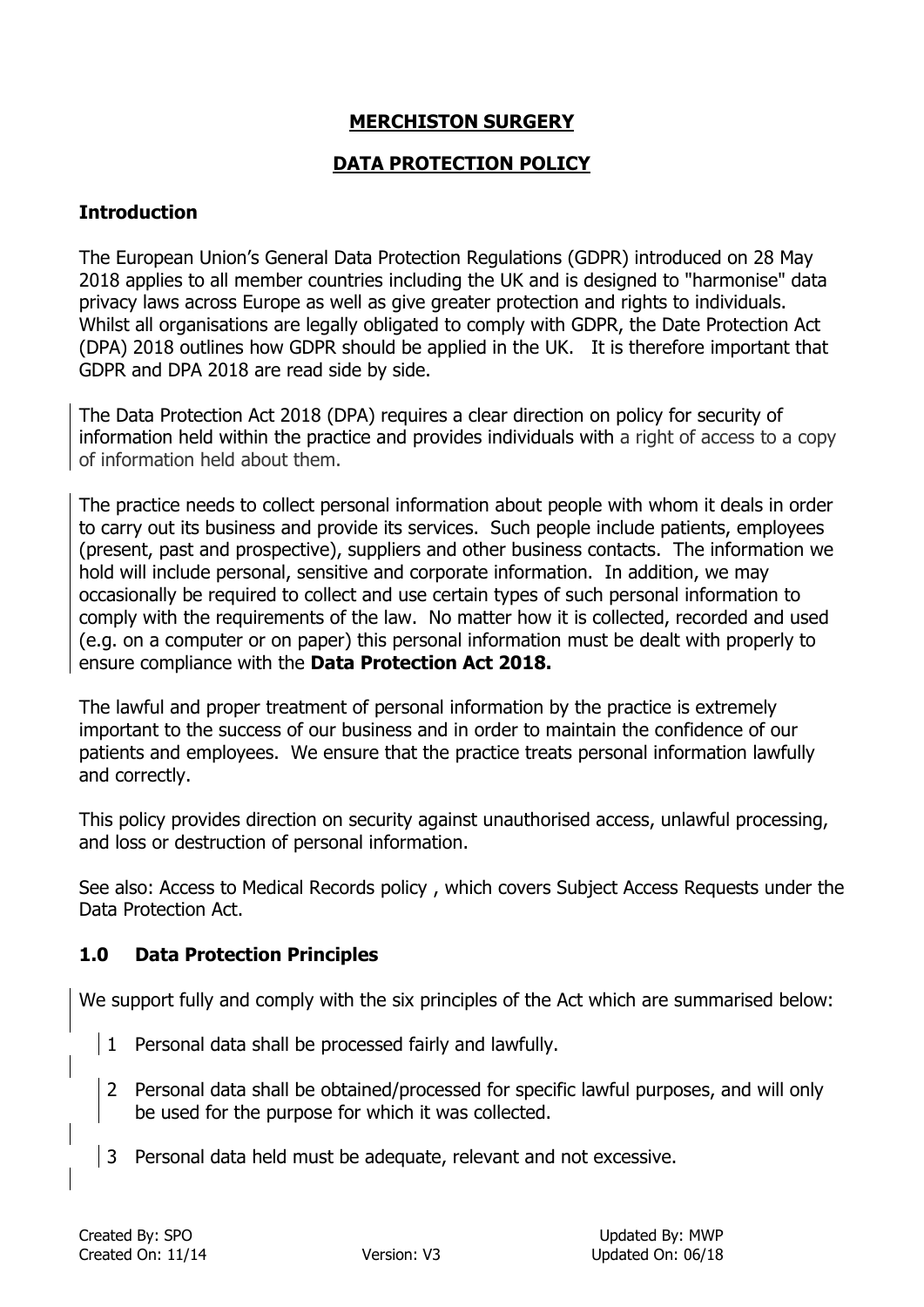- 4 Personal data must be accurate and kept up to date, and every reasonable step will be taken to ensure any personal data that is inaccurate is erased or rectified without delay.
- 5 Personal data shall not be kept for longer than necessary.
- 6 Personal data shall be processed in a manner that ensures appropriate security of the personal data.

# **2.0 Employee Responsibilities**

All employees will, through appropriate training and responsible management:

- comply at all times with the above Data Protection Act principles
- observe all forms of guidance, codes of practice and procedures about the collection and use of personal information
- understand fully the purposes for which the practice uses personal information
- collect and process appropriate information, and only in accordance with the purposes for which it is to be used by the practice to meet its service needs or legal requirements
- ensure the information is correctly input into the practice's systems
- ensure the information is destroyed (in accordance with the provisions of the Act) when it is no longer required
- on receipt of a request from an individual for information held about them by or on behalf of immediately notify the practice manager
- not send any personal information outside of the United Kingdom without the authority of the Caldicott Guardian/IG Lead
- understand that breaches of this Policy may result in disciplinary action, including dismissal

# **3.0 Practice Responsibilities**

The Practice will:

- Ensure that there is always one person with overall responsibility for data protection. Currently this person is **Hannah Smalley (Practice Manager)**, should you have any questions about data protection. Wayne Price **(Office Manager)** will take on these responsibilities if the first named individual is absent. In addition the Practice also has an independent Data Protection Officer (DPO) who is currently **Angela Brunning (Practice Manager, Hawthorn Surgery).**
- Maintain its registration with the Information Commissioner's Office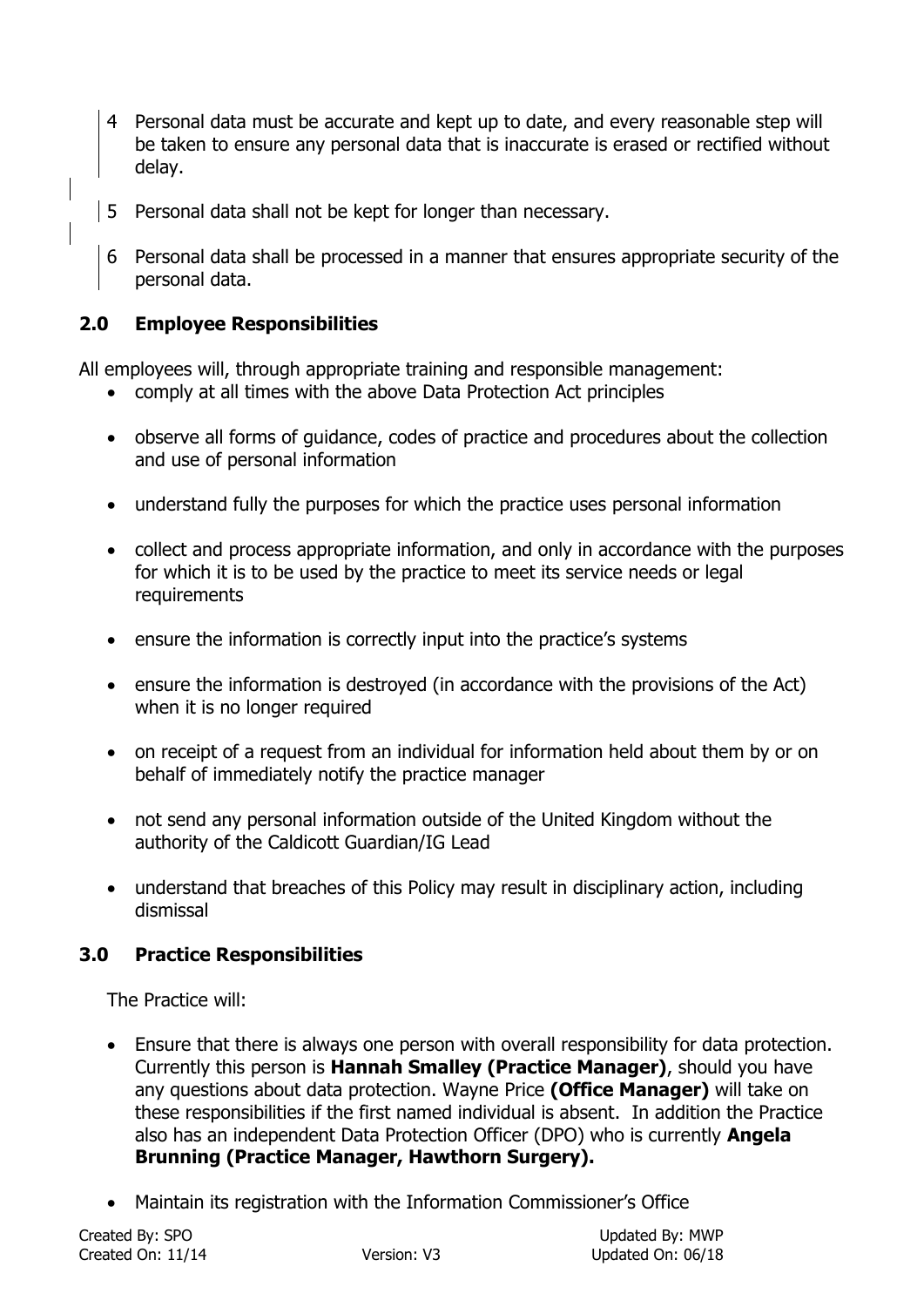- Ensure that all subject access requests are dealt with as per our Access to Medical Records policy
- Provide training for all staff members who handle personal information
- Provide clear lines of report and supervision for compliance with data protection and also have a system for breach reporting
- Carry out regular checks to monitor and assess new processing of personal data and to ensure the practice's notification to the Information Commissioner is updated to take account of any changes in processing of personal data
- Develop and maintain DPA procedures to include: roles and responsibilities, notification, subject access, training and compliance testing
- Display a poster in the waiting room explaining to patients the practice policy (see **below**)
- Make available a leaflet and or a poster in reception on Access to Medical Records for the information of patients.
- Take steps to ensure that individual patient information is not deliberately or accidentally released or (by default) made available or accessible to a third party without the patient's consent, unless otherwise legally compliant. This will include training on confidentiality issues, DPA principles, working security procedures, and the application of best practice in the workplace.
- Undertake prudence in the use of, and testing of, arrangements for the backup and recovery of data in the event of an adverse event.
- Maintain a system of "Significant Event Reporting" through a no-blame culture to capture and address incidents which threaten compliance.
- Include DPA issues as part of the practice general procedures for the management of risk.
- Ensure confidentiality clauses are included in all contracts of employment.
- Ensure that all aspects of confidentiality and information security are promoted to all staff.
- Remain committed to the security of patient and staff records.
- Ensure that any personal staff data requested by the CCG or NHS, i.e. age, sexual orientation and religion etc., is not released without the written consent of the staff member.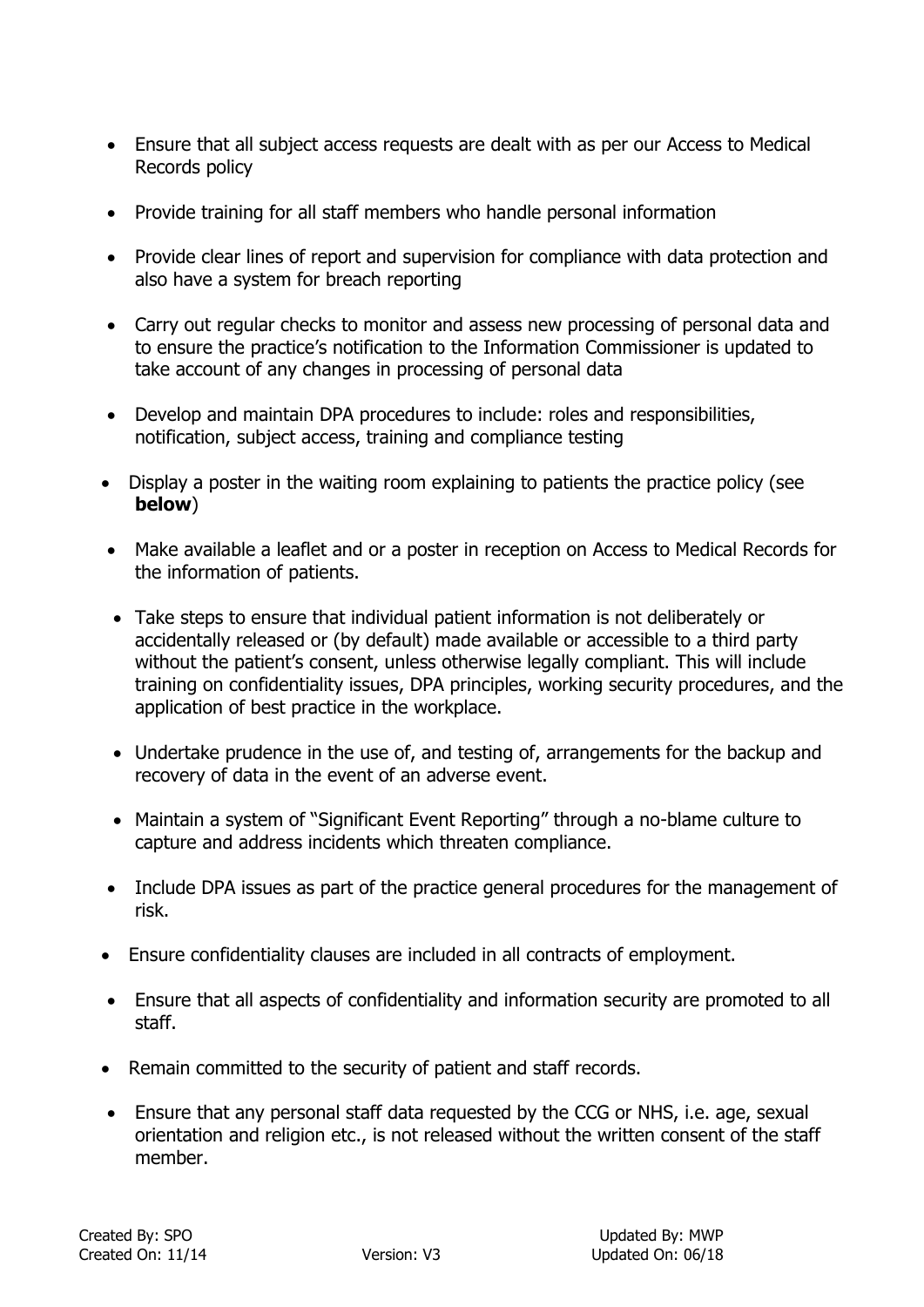Signed:

Original Signed) (Original Signed

Caldicott Guardian **Practice Manager** Practice Manager

Date: Jun 18 Date: Jun 18